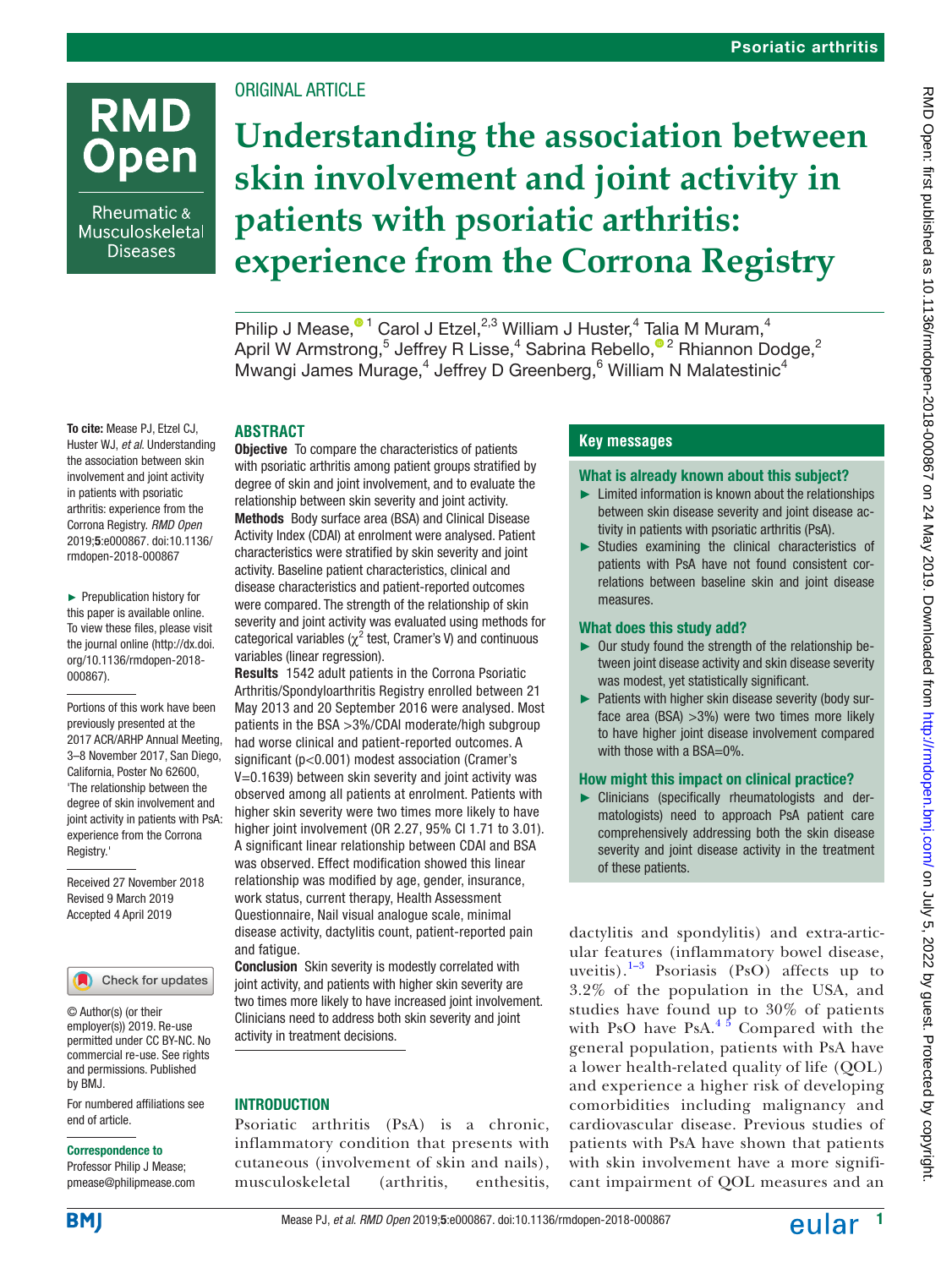increase in overall comorbidities. $67$  Studies examining the clinical characteristics of patients with PsA have not found consistent correlations between baseline skin and joint disease measures. $8-11$  Determining the relationship between severity of skin disease and joint disease activity is important for better phenotyping of patients with both skin and joint involvement and can guide clinicians in management. The objectives of this study were to compare patient characteristics (demographics, comorbidities, symptoms and medications) at enrolment among patient groups defined by degree of skin and joint involvement, and to evaluate the relationship between the degree of skin and joint involvement.

#### **METHODS** Data source

The Corrona Registry is an independent, prospective, observational cohort of patients with PsA recruited at 40 private and academic practice sites across 25 states in the USA.[12](#page-10-4) As of 31 March 2018, the Corrona Psoriatic Arthritis/Spondyloarthritis (PsA/SpA) Registry database included information on 2827 patients. Data on 11 525 patient visits and approximately 6278 patient-years of follow-up observation time had been collected. The mean time of patient follow-up was 3.1 years (median, 3.5 years). Data were collected from both patients and their treating rheumatologists, who gathered information on disease duration, prognosis, disease severity and activity, medical comorbidities, use of medications including biologics, conventional synthetic disease-modifying antirheumatic drugs (csDMARD), prednisone and adverse events. Follow-up assessments were requested at least as often as every 6 months and completed during routine clinical encounters. The Corrona Registry was established in accordance with the Declaration of Helsinki. All participating investigators were required to obtain full board approval for conducting non-interventional research involving human subjects. Sponsor approval and continuing review were obtained through a central Institutional Review Board (IRB). For academic investigative sites that did not receive a waiver to use the central IRB, full board approval was obtained from the respective governing IRBs and documentation of approval was submitted to Corrona before initiating any study procedures. All registry patients were required to provide written informed consent and authorisation before participating.

#### Study population

Our study cohort included 1542 patients in the Corrona PsA/SpA Registry who were continuously enrolled following an index date defined as enrolment between 21 March 2013 and 20 September 2016. Patients ≥18 years of age with a diagnosis of PsA and with a history of PsO at the time of enrolment into the Corrona PsA/SpA Registry were recruited for the study. Patients were further required to have available body surface area (BSA) and Clinical Disease Activity Index (CDAI) measurements at enrolment. BSA is

usually measured by estimating the per cent body involvement of PsO, and it ranges from 0% to 100%. One per cent BSA represents a one handprint size of the patient. The CDAI was developed to determine a patient' s joint disease activity for rheumatoid arthritis but can also be used for PsA.<sup>13</sup> The CDAI comprised four assessment tools: swollen (28) joint count, tender (28) joint count, Patient Global disease Activity and the Evaluator's Global disease Activity indexes. A CDAI activity score of ≤2.8 is considered remission, a CDAI score >2.8 and  $\leq 10$  is low disease activity, a CDAI score >10 and  $\leq$ 22 is moderate disease activity and a CDAI score  $>22$  is high disease activity.<sup>14</sup>

For purposes of our study, patients with PsA were stratified by skin disease severity and joint disease activity determined at enrolment as follows: BSA 0% (history of PsO but not current/active); low  $(BSA > 0\%)$ to  $\leq 3\%$ ); and moderate-high (BSA > 3%). Joint disease activity was measured by CDAI, where a CDAI  $\leq 10$  was low and a CDAI >10 was considered moderate-high. Patients were further divided into six subgroups: BSA 0%/CDAI low; BSA 0%/CDAI moderate-high; BSA >0% to  $\leq$ 3%/CDAI low; BSA >0% to  $\leq$ 3%/CDAI moderate-high; BSA >3%/CDAI low; and BSA >3%/ CDAI moderate-high. Demographic characteristics, duration of PsA, time since PsO diagnosis, clinical characteristics, patient-reported outcomes, history of PsA drug therapy and current PsA drug therapy at enrolment were also collected.

#### Statistical analyses

#### Comparison of baseline characteristics by skin disease severity and joint disease activity

Patient characteristics, including current and prior PsA medication use, were obtained during the enrolment visit and stratified by skin disease severity and joint disease activity. We compared baseline patient characteristics, clinical and disease characteristics and patient-reported factors among the six stratified skin disease severity-joint disease activity groups using appropriate methods: analysis of variance for continuous variables and  $\chi^2$  test of association (for categorical variables; Fisher's test used if a cell count had  $\langle 5 \rangle$ . Any comparison with a resulting p value <0.05 was flagged and considered in the list of factors used for evaluating the relationship between skin disease severity and joint disease activity.

#### Evaluating the relationship between skin disease severity and joint disease activity and factors that modify the relationship

The overall relationship of skin disease severity evaluated by BSA and joint disease activity (evaluated by CDAI) levels was calculated using the  $\chi^2$  test of association, and the strength of the relationship between these two variables was measured using Cramer's V, which is the standard correlation of two categorical variables with two or more categories each. Cramer's V is used in conjunction with a significant  $\chi^2$  test to determine the strength of association. Cramer's V ranges from 0 (no relationship) to 1 (strong relationship). Also, we calculated the OR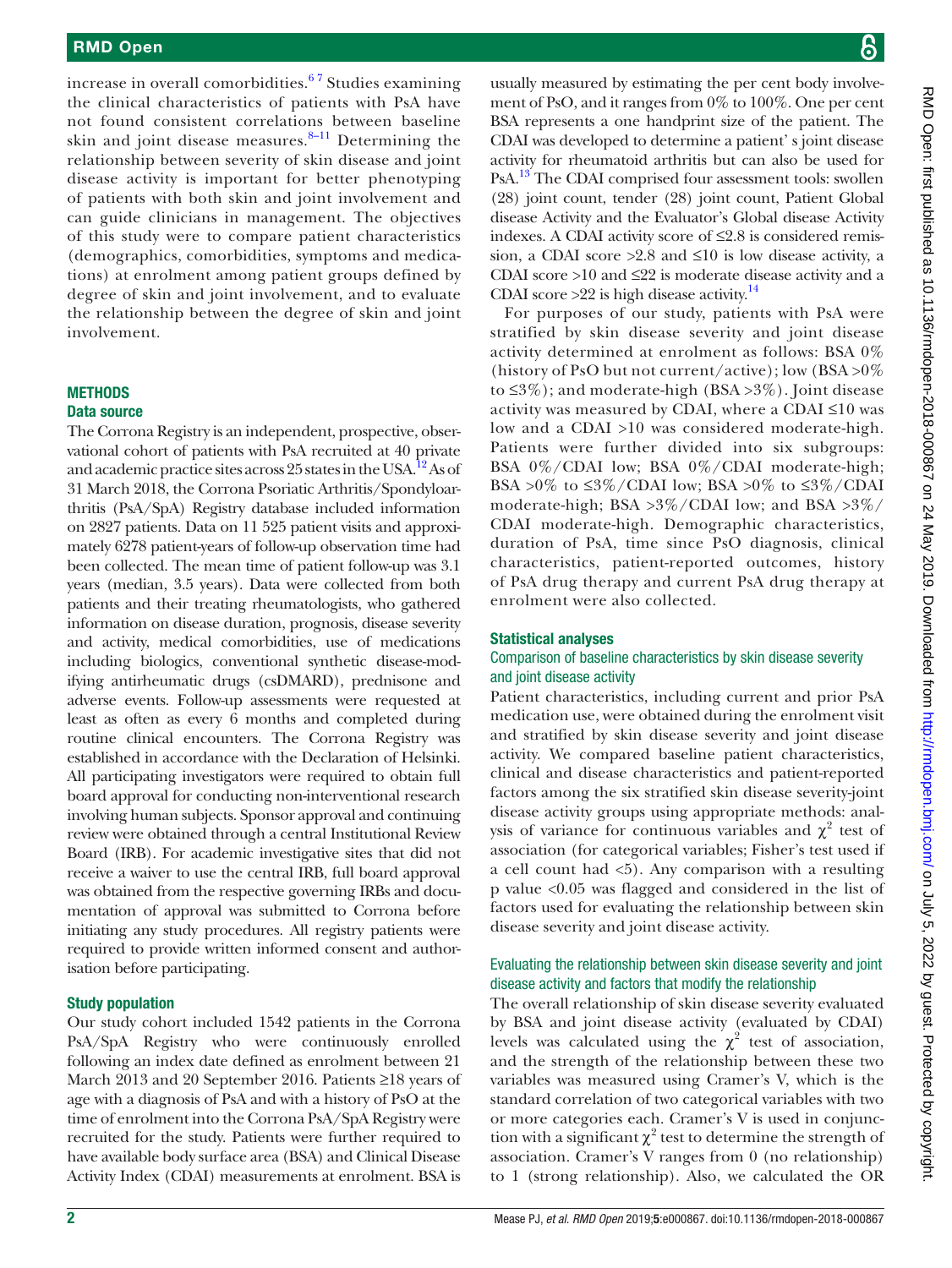to estimate the risk of being in moderate or high joint disease activity among patients with severe skin severity compared with patients with low joint disease activity and no skin involvement (BSA=0).

To further evaluate whether other variables (chosen a priori or identified through significance testing) modified the relationship between CDAI and BSA, multiple linear regression was performed starting with the list of a priori variables (ie, age, gender, body mass index (BMI), work status, smoking status, duration of PsA, time since PsO diagnosis, prior biologic or targeted synthetic DMARD (tsDMARD) use, current biologics or tsDMARD use, prior csDMARD use, Spondyloarthritis Research Consortium of Canada (SPARCC) enthesitis and dactylitis count and minimal disease activity (MDA)), and each variable was included in a separate model of CDAI regressed onto BSA. Effect modification of each variable was evaluated by including an interaction term (BSA and the variable under evaluation) into the linear regression model and assessed for statistical significance with the likelihood ratio test p<0.05.

#### **RESULTS**

There were 1542 patients who met the inclusion criteria. The skin activity groups were categorised as follows: 24% (0% BSA), 44% (low BSA) and 32% of patients had moderate/high BSA levels. The low CDAI group comprised 62% of all patients [\(table](#page-3-0) 1).

#### All patient demographic characteristics

The preponderance of patients were (52.9%) females. The mean age for all patients was 53.7 years, and most patients in the study  $(94.4\%)$  were white, and 52.8% never smoked. More than 62% of all patients worked part-time or full time, and 8.9% of all patients were disabled. Nearly 80% of all patients had private insurance of some kind, and the mean BMI for all patients was 31.5 (±7.2). The median PsA duration since diagnosis was 9 years, and 18 years for PsO. Over 62% of all patients reported a history of biologic use. For those patients currently reporting DMARD therapy, 17.9% were not on any DMARD therapy at enrolment, 29% were on methotrexate or another csDMARD and 53.1% were on biologics/tsDMARDs ([table](#page-3-0) 1).

#### Patient demographic characteristics by degree of skin and joint involvement

At the time of enrolment, within each BSA group, higher BMIs were found among patients with higher CDAI, and the highest BMI  $(33.1\pm7.7)$  was observed in patients in the BSA >3%/CDAI medium-high subgroup. Significant differences were observed for current therapy among the six subgroups. Of note, those patients in the BSA 0%/CDAI low subgroup for skin disease severity and joint disease activity reported the highest use of any drug therapy with 63.7% using biologics/tsDMARDs ([table](#page-3-0) 1).

#### All patient disease characteristics and patient-reported outcomes

Among all patients, 18.3% had enthesitis and a SPARCC score >0. The mean SPARCC score for those with enthesitis was 4.1±3.1. Nearly 45% of patients were in MDA. The mean BSA was  $5.6$  ( $\pm$ 11.2), and the mean CDAI was  $10.4$  ( $\pm 9.3$ ). For the global assessment of PsO, 25% were clear, 35.5% were almost clear, 24.4% had mild disease, 13.1% moderate disease and 2% severe disease. For the Disease Activity Score 28-joint count C-reactive protein, the majority of patients were in remission/low at 57.9%, 30.4% were moderate and 11.7% were considered high. The mean Nail PsO visual analogue scale (VAS) score was  $7.2$  ( $\pm$ 16.5), and the mean Health Assessment Questionnaire (HAQ) was 0.61 (±0.6). Patient-reported pain was  $37.6$  ( $\pm 29.3$ ), and patient-reported fatigue was 40.2 (±29.1) ([table](#page-5-0) 2).

#### Patient disease characteristics and patient-reported outcomes by degree of skin and joint involvement

Patients in the BSA >3%/CDAI moderate-high subgroup had the highest Nail PsO VAS with a median score of 17.5 (±23.4). For all patients, the highest mean HAQ of 1.06  $(\pm 0.7)$  was among patients in the BSA >3%/CDAI moderate-high subgroup. As BSA increased, the HAQ scores in the moderate-high CDAI groups also increased. In those patients with enthesitis, the highest SPARCC score of 5.3  $(\pm 3.1)$  was in the BSA 0%/CDAI moderate-high subgroup. Patient-reported pain (57.1±27.6) and patient-reported fatigue  $(54.0\pm 28.2)$  are the highest among patients in the BSA >3%/CDAI moderate-high subgroup. Patients with PsA in the BSA 0%/low CDAI subgroup had the highest mean EuroQol Group 5-Dimensional Questionnaire scores (79.4 $\pm$ 18.9) and a larger percentage (18.3%) of patients reported no morning stiffness [\(table](#page-5-0) 2).

#### The relationship between degree of skin and joint involvement

[Table](#page-8-0) 3 displays the classification table of skin disease severity (BSA, 0%, >0% to 3%, >3%) by joint involvement (CDAI, low vs moderate-high). We observed a significant (p<0.001) modest association (Cramer's V=0.1639) between skin severity and joint involvement among all patients at the time of enrolment in the study. Patients with higher skin disease severity were over two times more likely to have higher joint involvement (OR 2.27, 95% CI 1.71 to 3.01). Significant levels of association between skin disease severity and joint disease activity were also observed when stratified by therapy status at the time of enrolment. The level of association among patients on no DMARD therapy (Cramer's V=0.2477) was higher compared with patients on csDMARDs only (Cramer's V=0.1439) or biologics or tsDMARDs (Cramer's V=0.1175). Specifically, patients on no DMARD therapy at enrolment with higher skin disease severity were 4.5 times more likely to have higher joint involvement (OR 4.52, 95% CI 2.10 to 9.73) whereas patients on biologics or tsDMARDs at enrolment with higher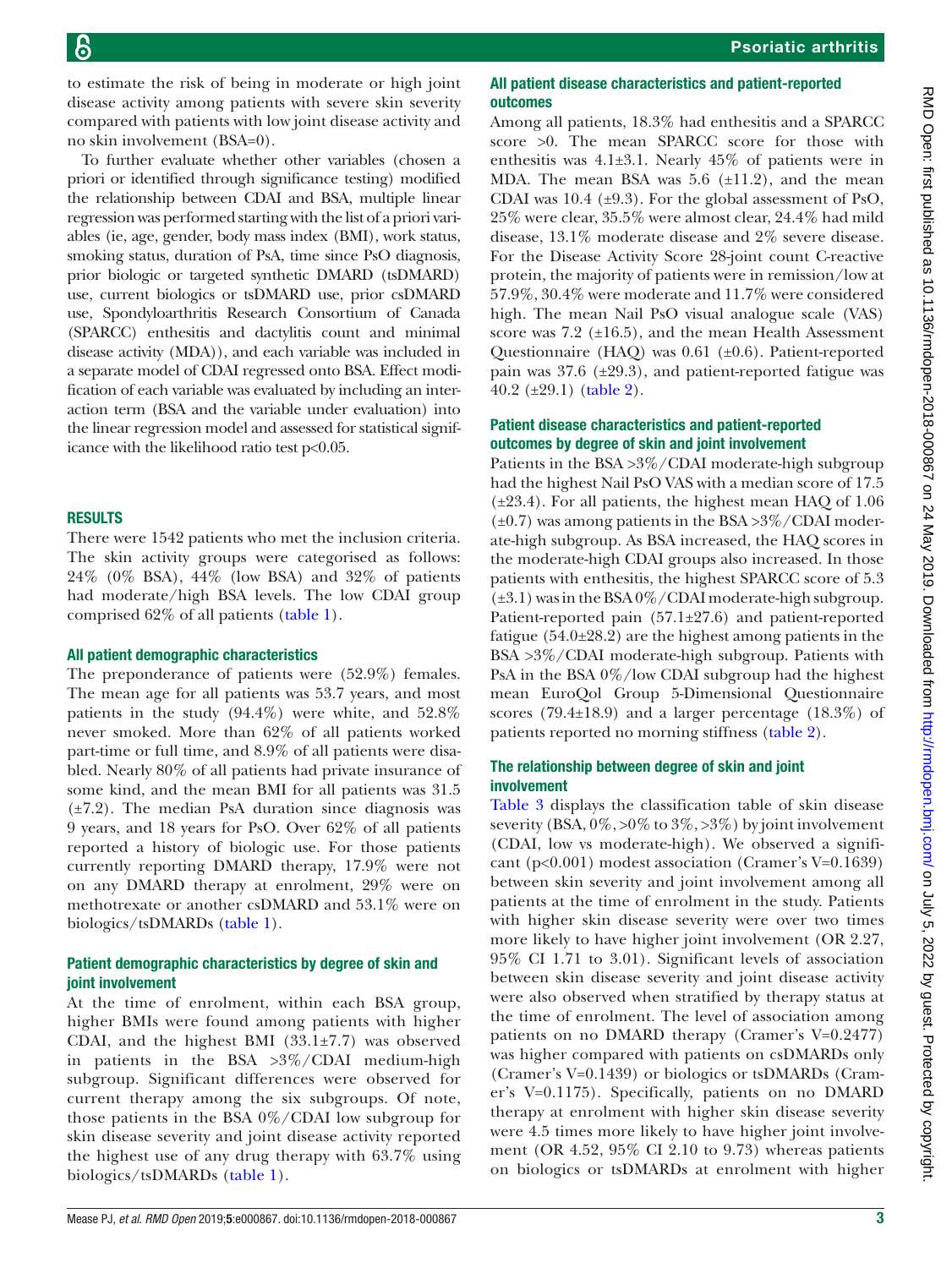<span id="page-3-0"></span>

| Patient baseline demographic characteristics and history of PsA drug therapy of all patients with PsA at time of enrolment<br>Table <sub>1</sub> |                                                          |                                                                 |                                                             |                                                      |                                                     |                                                    |                                                     |                                  |
|--------------------------------------------------------------------------------------------------------------------------------------------------|----------------------------------------------------------|-----------------------------------------------------------------|-------------------------------------------------------------|------------------------------------------------------|-----------------------------------------------------|----------------------------------------------------|-----------------------------------------------------|----------------------------------|
|                                                                                                                                                  |                                                          | Patien                                                          | nts with PsA categorised by skin and joint disease activity |                                                      |                                                     |                                                    |                                                     |                                  |
|                                                                                                                                                  |                                                          | 0%                                                              |                                                             | $>0\%$ to 3%                                         |                                                     | $>3\%$                                             |                                                     |                                  |
|                                                                                                                                                  | All patients<br>$n = 1542$                               | (16.7)<br>$n = 258$<br>Low                                      | 109(7.1)<br>H/M                                             | 447 (29.0)<br><b>Low</b>                             | 227 (14.7)<br>H/M                                   | 256 (16.6)<br>Low                                  | 245 (15.9)<br>H/M                                   | P value                          |
| Age (years), n                                                                                                                                   | 1522                                                     | 257                                                             | 109                                                         | 442                                                  | 220                                                 | 253                                                | 241                                                 | 0.007                            |
| Mean (SD)                                                                                                                                        | $53.7 \pm 13.2$                                          | 2.6<br>$54.5 \pm 1$                                             | $57.9 \pm 10.8$                                             | $53.5 \pm 13.5$                                      | $55.3 \pm 13.2$                                     | $52.1 \pm 13.7$                                    | $51.8 + 13.4$                                       |                                  |
| Gender, n                                                                                                                                        | 1531                                                     | 256                                                             | 109                                                         | 445                                                  | 225                                                 | 252                                                | 244                                                 | 0.007                            |
| n (%) Female                                                                                                                                     | 810 (52.9)                                               | 0.4)<br>129 (5)                                                 | 74 (67.9)                                                   | 227 (51.0)                                           | 125(55.6)                                           | 112(44.4)                                          | 143 (58.6)                                          |                                  |
| Race, n                                                                                                                                          | 1491                                                     | 252                                                             | 105                                                         | 430                                                  | 217                                                 | 249                                                | 238                                                 | 0.021                            |
| White, n (%)                                                                                                                                     | 1408 (94.4)                                              | 5.2)<br>240 (95                                                 | 99 (94.3)                                                   | 415 (96.5)                                           | 206 (94.9)                                          | 234 (94.0)                                         | 214 (89.9)                                          |                                  |
| Insurance type, n<br>Other+private<br>Private only<br>Other<br>None                                                                              | 1118 (73.8)<br>255 (16.8)<br>113(7.5)<br>28(1.9)<br>1514 | $194(76.1)$<br>$17(6.7)$<br>$39(15.3)$<br>5(2.0)<br>255         | 22 (20.6)<br>69 (64.5)<br>12(11.2)<br>4(3.7)<br>107         | 344 (79.1)<br>59 (13.6)<br>26 (6.0)<br>6(1.4)<br>435 | 143(64.1)<br>27(12.1)<br>49 (22.0)<br>4(1.8)<br>223 | 200 (79.4)<br>31(12.3)<br>15(6.0)<br>6(2.4)<br>252 | 168 (69.4)<br>55 (22.7)<br>16(6.6)<br>3(1.2)<br>242 | 0.001<br>0.037<br>0.002<br>0.617 |
| Smoking status, n                                                                                                                                | 1508                                                     | 253                                                             | 109                                                         | 435                                                  | 218                                                 | 251                                                | 242                                                 |                                  |
| Never, n (% of N)                                                                                                                                | 796 (52.8)                                               | 143 (56.5)                                                      | 67(61.5)                                                    | 232 (53.3)                                           | 119 (54.6)                                          | 123 (49.0)                                         | 112(46.3)                                           | 0.060                            |
| Current, n (% of N)<br>Former, n (% of N)                                                                                                        | 544 (36.1)<br>168(11.1)                                  | 95 (37.6)<br>15 (5.9)                                           | 29 (26.6)<br>13 (11.9)                                      | 161 (37.0)<br>42 (9.7)                               | 76 (34.9)<br>23 (10.6)                              | 95 (37.9)<br>33 (13.2)                             | 88 (36.4)<br>42 (17.4)                              | 0.400<br>0.002                   |
| BMI, n                                                                                                                                           | 1472                                                     | 251                                                             | 104                                                         | 415                                                  | 215                                                 | 250                                                | 237                                                 | 0.0001                           |
| Mean (SD)                                                                                                                                        | $31.5 \pm 7.2$                                           | $30.4 + 6.2$                                                    | $32.2 + 8.3$                                                | $30.7 + 6.7$                                         | $31.6 + 7.2$                                        | $31.7 \pm 7.4$                                     | $33.1 + 7.7$                                        |                                  |
| Overweight (25 <bmi<30)<br>Normal (BMI &lt;25)<br/>Obese (BMI ≥30)<br/><b>BMI</b> categories</bmi<30)<br>                                        | 445 (30.2)<br>779 (52.9)<br>248 (16.9)                   | 46 (18.3)<br>88 (35.1)<br>117 (46.6)                            | 26 (25.0)<br>22(21.1)<br>56 (53.9)                          | 126 (30.4)<br>206 (49.6)<br>83 (20.0)                | 121 (56.3)<br>56 (26.1)<br>38 (17.7)                | 131(52.4)<br>84 (33.6)<br>35 (14.0)                | 148(62.5)<br>65 (27.4)<br>24 (10.1)                 | 0.016<br>0.149<br>0.009          |
| PsA disease duration (years)                                                                                                                     |                                                          |                                                                 |                                                             |                                                      |                                                     |                                                    |                                                     |                                  |
| From diagnosis date, n                                                                                                                           | 1485                                                     | 223                                                             | 30                                                          | 369                                                  | 284                                                 | 217                                                | 262                                                 | 0.0827                           |
| Median (IQR)                                                                                                                                     | 9.0(4.0, 16.0)                                           | 10.0(4.0, 18.0)                                                 | 8.5(4.0, 19.0)                                              | 8.0(4.0, 15.0)                                       | 8.0 (4.0, 15.0)                                     | $10.0$ $(5.0, 18.0)$                               | 9.0(4.0, 16.0)                                      |                                  |
| PsO disease duration (years)                                                                                                                     |                                                          |                                                                 |                                                             |                                                      |                                                     |                                                    |                                                     |                                  |
| From diagnosis date, n                                                                                                                           | 923                                                      | 126                                                             | $\frac{3}{4}$                                               | 291                                                  | 125                                                 | 184                                                | 154                                                 | 0.9570                           |
| Median (IQR)                                                                                                                                     | 18.0 (9.0, 28.0)                                         | 18.0 (10.0, 28.0)                                               | 16.0(7.0, 31.0)                                             | 17.0 (9.0, 26.0)                                     | 16.0 (7.0, 32.0)                                    |                                                    | 19.0 (11.0, 28.0) 17.0 (10.0, 29.0)                 |                                  |
| Work status, n                                                                                                                                   | 1524                                                     | 257                                                             | 108                                                         | 444                                                  | 222                                                 | 252                                                | 241                                                 |                                  |
| Student/WFH, n (% of N)<br>Full/part-time, n (% of N)<br>Disabled, n (% of N)<br>Retired, n (% of N)                                             | 326 (21.4)<br>959 (62.9)<br>103(6.8)<br>136(8.9)         | $169(65.8)$<br>$19(7.4)$<br>$\overline{4}$<br>60 (23.<br>9(3.5) | 36 (33.3)<br>18 (16.7)<br>51 (47.2)<br>3(2.8)               | 307 (69.1)<br>89 (20.1)<br>29(6.5)<br>19(4.3)        | 117(52.7)<br>$15(6.8)$<br>$55(24.8)$<br>$35(15.8)$  | 177 (70.2)<br>$17(6.8)$<br>$44(17.5)$<br>14(5.6)   | 138 (57.3)<br>42 (17.4)<br>41 (17.0)<br>20(8.3)     | 0.001<br>0.001<br>0.006<br>0.575 |
|                                                                                                                                                  |                                                          |                                                                 |                                                             |                                                      |                                                     |                                                    |                                                     | Continued                        |

 $\overline{6}$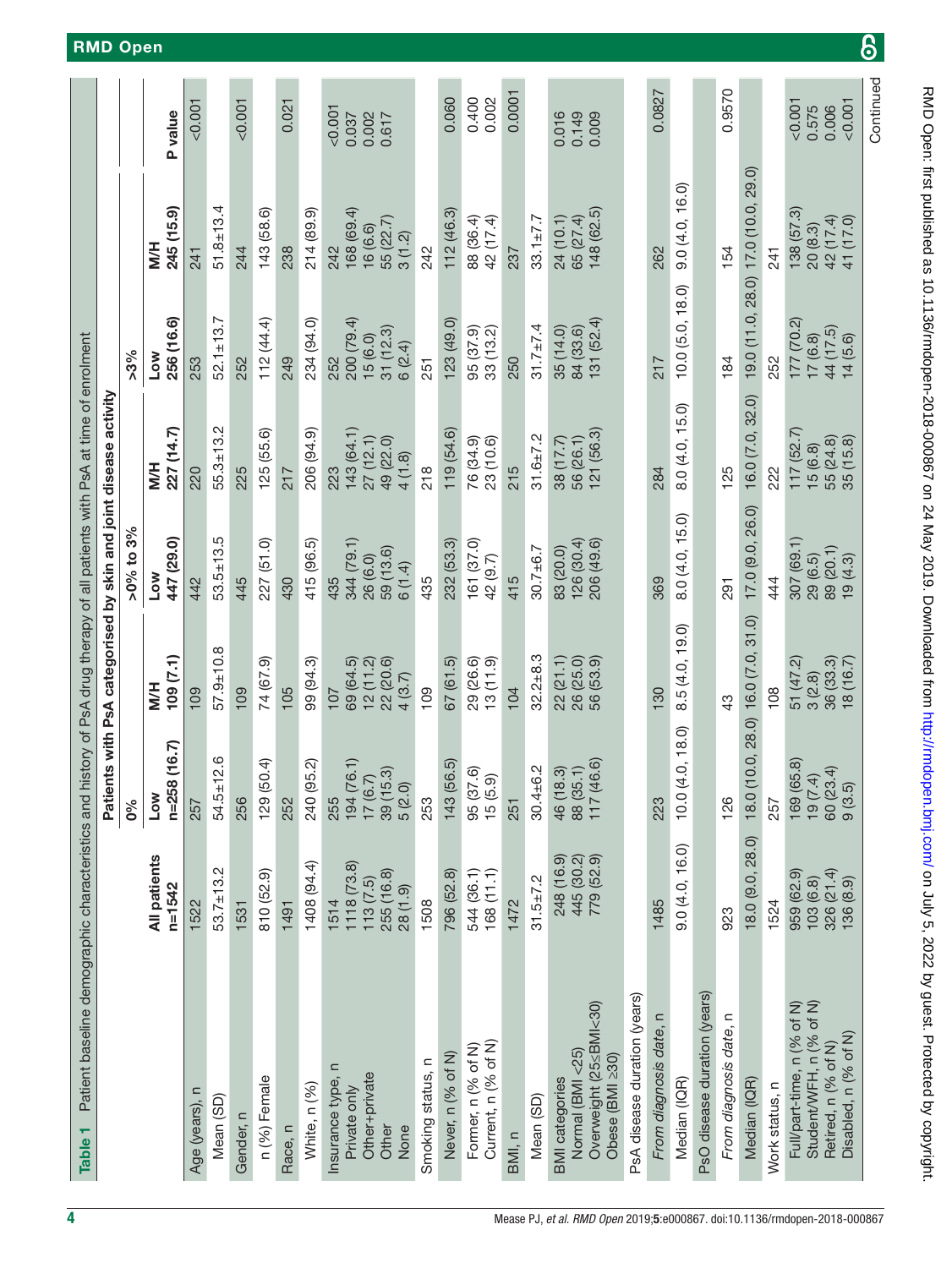| Table 1 Continued                                                                                                                                                                                                                                                                                                                                                                                                                                                                                                                                                                                                                                                                  |                                   |                            |                  |                                                                  |                        |                          |                                                                                                               |                |
|------------------------------------------------------------------------------------------------------------------------------------------------------------------------------------------------------------------------------------------------------------------------------------------------------------------------------------------------------------------------------------------------------------------------------------------------------------------------------------------------------------------------------------------------------------------------------------------------------------------------------------------------------------------------------------|-----------------------------------|----------------------------|------------------|------------------------------------------------------------------|------------------------|--------------------------|---------------------------------------------------------------------------------------------------------------|----------------|
|                                                                                                                                                                                                                                                                                                                                                                                                                                                                                                                                                                                                                                                                                    |                                   |                            |                  | Patients with PsA categorised by skin and joint disease activity |                        |                          |                                                                                                               |                |
|                                                                                                                                                                                                                                                                                                                                                                                                                                                                                                                                                                                                                                                                                    |                                   | စိ%                        |                  | $>0\%$ to 3%                                                     |                        | $>3\%$                   |                                                                                                               |                |
|                                                                                                                                                                                                                                                                                                                                                                                                                                                                                                                                                                                                                                                                                    | <b>All patients</b><br>$n = 1542$ | n=258 (16.7)<br><b>No7</b> | 109 (7.1)<br>H/H | 447 (29.0)<br><b>Low</b>                                         | 227 (14.7)<br>H/N<br>N | 256 (16.6)<br><b>NOT</b> | 245 (15.9)<br>H/N                                                                                             | <b>P</b> value |
| Prior therapy                                                                                                                                                                                                                                                                                                                                                                                                                                                                                                                                                                                                                                                                      |                                   |                            |                  |                                                                  |                        |                          |                                                                                                               |                |
| Hx of prior biologic use                                                                                                                                                                                                                                                                                                                                                                                                                                                                                                                                                                                                                                                           |                                   |                            |                  |                                                                  |                        |                          |                                                                                                               |                |
| Any biologic, n (%)                                                                                                                                                                                                                                                                                                                                                                                                                                                                                                                                                                                                                                                                | 966 (62.7)                        | 177 (68.9)                 | 70 (64.2)        | 286 (64.0)                                                       | 132 (58.2)             | 161 (62.9)               | 140 (57.4)                                                                                                    | 0.088          |
| Current therapy                                                                                                                                                                                                                                                                                                                                                                                                                                                                                                                                                                                                                                                                    |                                   |                            |                  |                                                                  |                        |                          |                                                                                                               |                |
| Current DMARD therapy                                                                                                                                                                                                                                                                                                                                                                                                                                                                                                                                                                                                                                                              | 1484                              | 245                        | 103              | 428                                                              | 221                    | 252                      | 235                                                                                                           |                |
| Not on DMARD therapy                                                                                                                                                                                                                                                                                                                                                                                                                                                                                                                                                                                                                                                               | 266 (17.9)                        | 29(11.8)                   | 13(12.6)         | 54 (12.6)                                                        | 61 (27.6)              | 36 (14.3)                | 73(31.1)                                                                                                      | &0.001         |
| MTX or other csDMARDs (no<br>biologics) only                                                                                                                                                                                                                                                                                                                                                                                                                                                                                                                                                                                                                                       | 430 (29.0)                        | 60 (24.5)                  | 30(29.1)         | 134(31.3)                                                        | 68 (30.8)              | 71 (28.2)                | 67 (28.5)                                                                                                     | 0.553          |
| Biologics/tsDMARDs                                                                                                                                                                                                                                                                                                                                                                                                                                                                                                                                                                                                                                                                 | 788 (53.1)                        | 156 (63.7)                 | 60 (58.3)        | 240 (56.1)                                                       | 92(41.6)               | 145(57.5)                | 95 (40.4)                                                                                                     | &0.001         |
| BMI, body mass index; BSA, body surface area; CDAI, Clinical Disease Activity Index; CDC, Centers for Disease Control and Prevention; DMARD, disease-modifying antirheumatic drug; Hx,<br>P value represents comparisons between CDA//BSA subgroups and were analysed using $\chi^2$ tests, Fisher's exact tests, t-tests or Wilcoxon-Mann-Whitney tests, as appropriate. Skin severity<br>kintown MTV mothodroiden DAA mooride die die die die de moore on onder die op die die die die die die die die d<br>(25.0–29.9); and obese (30.0 and above). For insurance, Other includes Medicare and Medicaid<br>by levels of BSA: 0%, >0% to 3% and >3%; joint activity by levels of |                                   |                            |                  |                                                                  |                        |                          | CDAI: low and M/H=moderate/high; BMI: based on the CDC cut-offs for normal/underweight (under 25); overweight |                |

DMARD; tsDMARD, targeted synthetic DMARD. history; MTX, methotrexate; PsA, psoriatic arthritis; WFH, work from home; csDMARD, conventional synthetic DMARD; tsDMARD, targeted synthetic DMARD. work from home; csDMARD, conventional synthetic i<br>NHi thritis; ಕ್ಷ SA, psoriatic history; MTX, methotrexate; P

န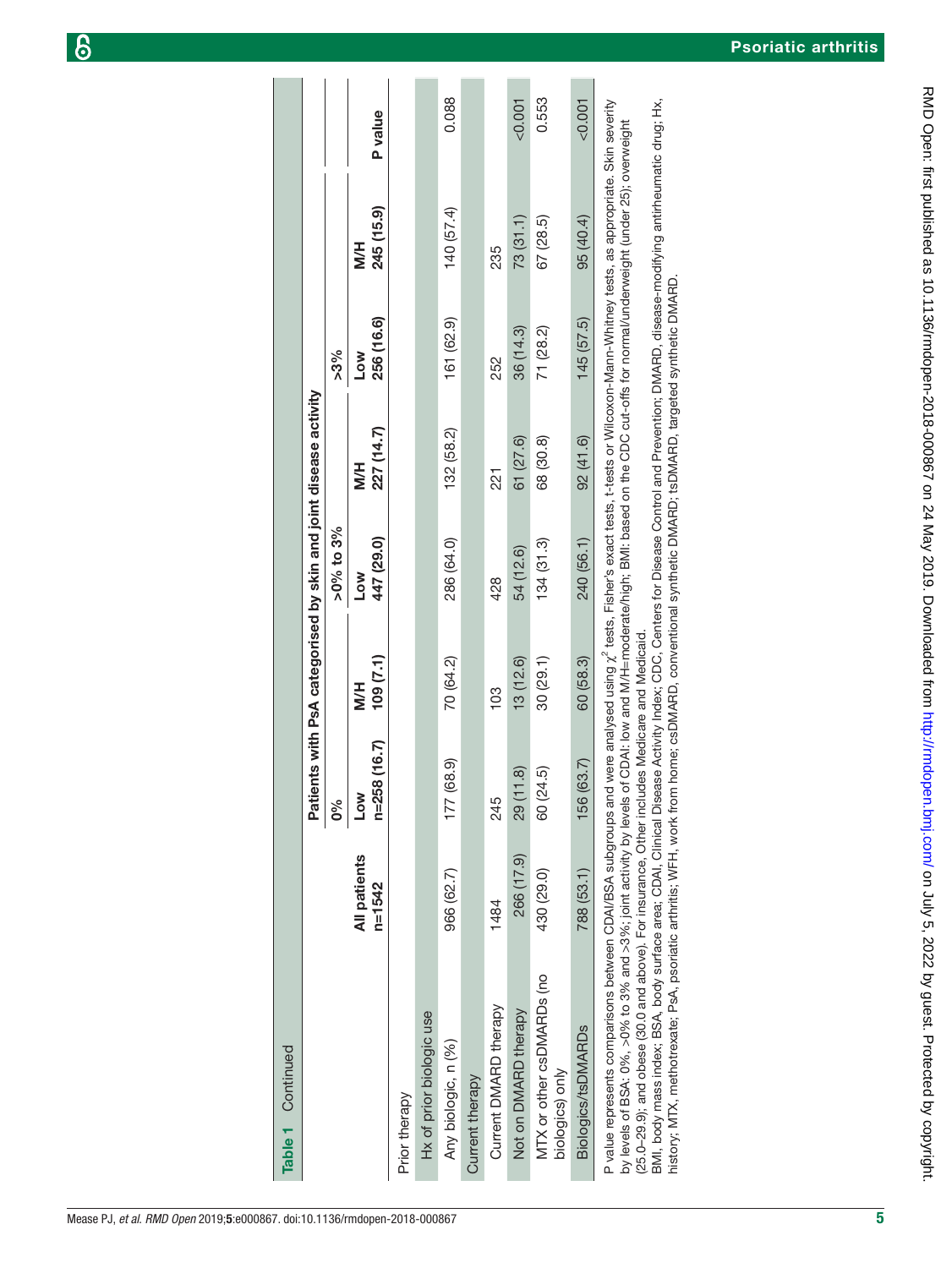<span id="page-5-0"></span>

| Table 2                                              |                    |                |                 | Disease characteristics and patient-reported outcomes of all patients with PsA at time of enrolment |                  |                 |                  |           |
|------------------------------------------------------|--------------------|----------------|-----------------|-----------------------------------------------------------------------------------------------------|------------------|-----------------|------------------|-----------|
|                                                      |                    |                |                 | Patients with PsA categorised by skin and joint activity                                            |                  |                 |                  |           |
|                                                      |                    | 0%             |                 | $>0\%$ to 3%                                                                                        |                  | $>3\%$          |                  |           |
|                                                      | All patients       | Low            | H/M             | Low                                                                                                 | H/M              | <b>No7</b>      | HW               | P value   |
| n (%) with SPARCC<br>Enthesitis, n<br>score $>0$     | 282 (18.3)<br>1542 | 22(8.5)<br>258 | 23(21.1)<br>109 | 61(13.7)<br>447                                                                                     | 79 (34.9)<br>227 | 18 (7.0)<br>256 | 245<br>79 (32.2) | < 0.001   |
| (among those with<br>SPARCC score<br>enthesitis)     |                    |                |                 |                                                                                                     |                  |                 |                  | 0.0003    |
| Mean (SD)                                            | $4.1 + 3.1$        | $2.9 + 2.1$    | $5.3 + 3.1$     | $3.0 + 2.3$                                                                                         | $4.4 + 2.8$      | $3.9 + 2.5$     | $4.8 + 3.8$      |           |
| Median (IQR)                                         | 3.0(2.0, 6.0)      | 2.0(1.0, 4.0)  | 6.0 (3.0, 7.0)  | 2.0 (1.0, 4.0)                                                                                      | 4.0 (2.0, 7.0)   | 3.5(2.0, 6.0)   | 4.0 (2.0, 7.0)   |           |
| Dactylitis, n                                        | 1542               | 258            | 109             | 447                                                                                                 | 227              | 256             | 245              | < 0.001   |
| n (%) with dactylitis<br>count > 0                   | 141(9.1)           | 8(3.1)         | 10(9.2)         | 27 (6.0)                                                                                            | 39 (17.2)        | 8(3.1)          | 49 (20.0)        |           |
| (among those with<br>Dactylitis count<br>dactylitis) |                    |                |                 |                                                                                                     |                  |                 |                  |           |
| Mean (SD)                                            | $2.2 \pm 1.8$      | $1.4 + 0.7$    | $2.4 \pm 1.8$   | $1.6 + 1.3$                                                                                         | $2.4 + 2.0$      | $1.1 + 0.4$     | $2.7 \pm 1.8$    | 0.018     |
| Median (IQR)                                         | 2.0(1.0, 3.0)      | 1.0(1.0, 1.5)  | 1.5(1.0, 4.0)   | 1.0(1.0, 2.0)                                                                                       | 2.0(1.0, 3.0)    | 1.0(1.0, 1.0)   | 2.0(2.0, 4.0)    |           |
| MDA, n                                               | 1426               | 245            | 103             | 416                                                                                                 | 203              | 238             | 221              | 0.001     |
| n (%)                                                | 639 (44.8)         | 180 (73.5)     | 22 (21.4)       | 296 (71.2)                                                                                          | 33 (16.3)        | 102(42.9)       | 6(2.7)           |           |
| assessment of<br>Clinical global<br>psoriasis, n     | 1523               | 255            | 107             | 440                                                                                                 | 225              | 255             | 241              |           |
| Clear, n (% of N)                                    | 380 (25.0)         | 242 (94.9)     | 95 (88.8)       | 21(4.8)                                                                                             | 14(6.2)          | 7(2.8)          | 1(0.4)           | < 0.001   |
| Almost clear, n (%<br>of N)                          | 540 (35.5)         | 13(5.1)        | 8(7.5)          | 298 (67.7)                                                                                          | 118(52.4)        | 61 (23.9)       | 42 (17.4)        | < 0.001   |
| Mild disease, n (%<br>of N)                          | 372 (24.4)         | 0(0.0)         | 4(3.7)          | 99 (22.5)                                                                                           | 76 (33.8)        | 101(39.6)       | 92 (38.2)        | 0.001     |
| Moderate disease,<br>n (% of N)                      | 200(13.1)          | 0(0.0)         | 0(0.0)          | 22 (5.0)                                                                                            | 17(7.6)          | 75 (29.4)       | 86 (35.7)        | < 0.001   |
| Severe disease, n<br>(% of N)                        | 31(2.0)            | 0(0.0)         | 0(0.0)          | 0(0.0)                                                                                              | (0.0)0           | 11(4.3)         | 20(8.3)          | 0.001     |
| BSA (%), n                                           | 1542               | 258            | 109             | 447                                                                                                 | 227              | 256             | 245              | < 0.001   |
| Mean (SD)                                            | $5.6 + 11.2$       | $0.0 + 0.0$    | $0.0 + 0.0$     | $1.6 + 0.7$                                                                                         | $1.6 + 0.8$      | $14.4 \pm 14.8$ | $16.2 \pm 16.6$  |           |
| Median (IQR)                                         | 2.0(1.0, 5.0)      | 0.0(0.0, 0.0)  | 0.0(0.0, 0.0)   | 1.0(1.0, 2.0)                                                                                       | 1.0(1.0, 2.0)    | 9.0(6.0, 16.0)  | 10.0 (5.0, 18.0) |           |
|                                                      |                    |                |                 |                                                                                                     |                  |                 |                  | Continued |

 $\overline{6}$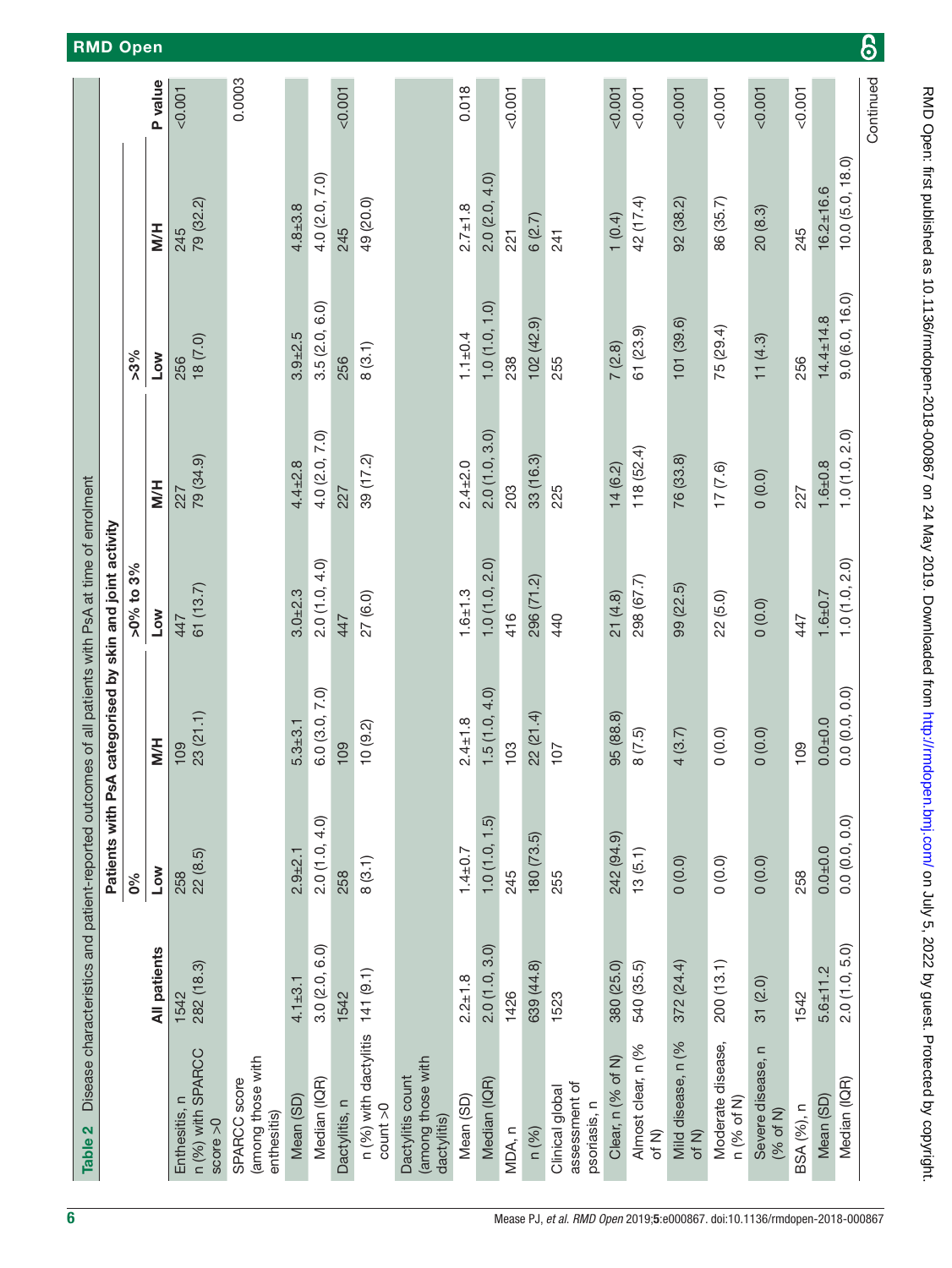| Continued<br>Table 2                                                         |                   |                   |                                          |                   |                   |                   |                   |                |
|------------------------------------------------------------------------------|-------------------|-------------------|------------------------------------------|-------------------|-------------------|-------------------|-------------------|----------------|
|                                                                              |                   | Patients with Ps/ | A categorised by skin and joint activity |                   |                   |                   |                   |                |
|                                                                              |                   | $0\%$             |                                          | $>0\%$ to 3%      |                   | $>3\%$            |                   |                |
|                                                                              | All patients      | Low               | H/M                                      | <b>No7</b>        | H/N               | <b>No7</b>        | HW                | <b>P</b> value |
| CDAI, n                                                                      | 1542              | 258               | 109                                      | 447               | 227               | 256               | 245               | < 0.001        |
| Mean (SD)                                                                    | $10.4 + 9.3$      | $4.7 + 3.3$       | $18.6 + 8.9$                             | $5.0 + 3.2$       | $18.3 + 8.2$      | $5.4 + 3.0$       | $20.5 + 10.0$     |                |
| Median (IQR)                                                                 | 8.5(3.5, 14.0)    | 4.4(1.7, 8.0)     | 15.5(12.0, 21.0)                         | 4.8 (2.0, 8.0)    | 16.0 (12.5, 22.0) | 5.5(3.0, 8.0)     | 17.7(13.5, 24.5)  |                |
| DAS28-CRP, n                                                                 | 856               | 165               | 73                                       | 230               | 122               | 135               | 131               | 0.001          |
| Mean (SD)                                                                    | $2.6 + 1.1$       | $1.8 + 0.6$       | $3.5 + 0.9$                              | $2.0 + 0.6$       | $3.7 + 0.9$       | $2.0 + 0.6$       | $3.9 + 0.9$       |                |
| Median (IQR)                                                                 | 2.4(1.8, 3.3)     | 1.8(1.3, 2.3)     | 3.4(3.0, 4.1)                            | 2.0(1.6, 2.5)     | 3.5(3.1, 4.1)     | 2.0(1.6, 2.4)     | 3.8(3.1, 4.4)     |                |
| DAS28-CRP, n                                                                 | 856               | 165               | 73                                       | 230               | 122               | 135               | 131               | 0.001          |
| Low, n (% of N)                                                              | 496 (57.9)        | 156 (94.6)        | 13(17.8)                                 | 193 (83.9)        | 11(9.0)           | 117(86.7)         | 6(4.6)            | 0.001          |
| Moderate, n (%<br>of N)                                                      | 260 (30.4)        | 9(5.6)            | 42 (57.5)                                | 37(16.1)          | 78 (63.9)         | 18(13.3)          | 76 (58.0)         | 0.001          |
| High, n (% of N)                                                             | 100(11.7)         | 0(0.0)            | 18 (24.7)                                | (0.0)0            | 22 (27.1)         | 0(0.00)           | 49 (37.4)         | 0.001          |
| Nail involvement, n<br>(96)                                                  | 677 (43.9)        | 66 (25.6)         | 36 (33.0)                                | 174 (38.9)        | 115(50.7)         | 127(49.6)         | 159 (64.9)        | < 0.001        |
| Nail PsO VAS (among<br>involvement) (0-100):<br>those with nail<br>mean (SD) | $16.2 + 21.6$     | $9.9 + 10.3$      | $19.0 + 50.1$                            | $10.7 + 13.1$     | $13.5 + 14.2$     | $16.6 + 20.0$     | $25.8 + 24.3$     | < 0.001        |
| Median (IQR)                                                                 | 8.0 (4.0, 20.0)   | 5.0(3.0, 15.0)    | 5.0(3.0, 15.0)                           | 5.0(3.0, 13.0)    | 7.0(4.0, 20.0)    | 7.0(4.0, 21.0)    | 20.0 (5.0, 40.0)  |                |
| HAQ (0-3), n                                                                 | 1448              | 248               | 105                                      | 420               | 209               | 241               | 225               | 0.001          |
| Mean (SD)                                                                    | $0.61 + 0.6$      | $0.38 + 0.5$      | $0.88 + 0.7$                             | $0.40 + 0.5$      | $0.87 + 0.7$      | $0.45 + 0.5$      | $1.06 + 0.7$      |                |
| Median (IQR)                                                                 | 0.38(0.0, 1.0)    | 0.13(0.0, 0.6)    | 0.75(0.3, 1.5)                           | 0.25(0.0, 0.6)    | 0.88(0.4, 1.4)    | 0.25(0.0, 0.8)    | 1.00(0.5, 1.5)    |                |
| Patient pain VAS<br>$(0-100)$ , n                                            | 1438              | 247               | 104                                      | 418               | 208               | 239               | 222               | < 0.001        |
| Mean (SD)                                                                    | $37.6 + 29.3$     | $26.7 + 26.0$     | $45.9 + 28.9$                            | $28.1 + 25.9$     | 50.0±26.6         | $32.7 + 28.2$     | $57.1 + 27.6$     |                |
| Median (IQR)                                                                 | 30.0 (10.0, 65.0) | 20.0 (5.0, 43.0)  | 48.0 (17.5, 70.0)                        | 20.0 (5.0, 50.0)  | 50.0 (30.0, 71.5) | 25.0 (10.0, 50.0) | 60.0 (35.0, 80.0) |                |
| EQ5D (0-1), n                                                                | 1516              | 254               | 105                                      | 440               | 225               | 253               | 239               | 0.001          |
| Mean (SD)                                                                    | $72.3 + 21.1$     | 79.4±18.9         | $64.3 \pm 23.8$                          | $77.9 + 17.5$     | 66.5±20.7         | $76.9 + 16.9$     | 58.8±23.4         |                |
| Median (IQR)                                                                 | 80.0 (60.0, 90.0) | 85.0 (73.0, 92.0) | 70.0 (50.0, 80.0)                        | 80.0 (70.0, 90.0) | 70.0 (50.0, 81.0) | 80.0 (70.0, 90.0) | 60.0 (40.0, 80.0) |                |
| Patient-reported<br>$(0-100)$ , n<br>fatigue                                 | 1517              | 255               | 107                                      | 438               | 223               | 250               | 244               | < 0.001        |
| Mean (SD)                                                                    | $40.2 + 29.1$     | $31.4 + 27.2$     | $45.2 + 29.4$                            | $33.3 + 27.1$     | $49.7 + 27.8$     | $37.4 + 29.1$     | 54.0±28.2         |                |
|                                                                              |                   |                   |                                          |                   |                   |                   |                   | Continued      |

on July 5, 2022 by guest. Protected by copyright. <http://rmdopen.bmj.com/> RMD Open: first published as 10.1136/rmdopen-2018-000867 on 24 May 2019. Downloaded from

RMD Open: first published as 10.1136/rmdopen-2018-000867 on 24 May 2019. Downloaded from http://rmdopen.bmj.com/ on July 5, 2022 by guest. Protected by copyright.

Psoriatic arthritis

န္တ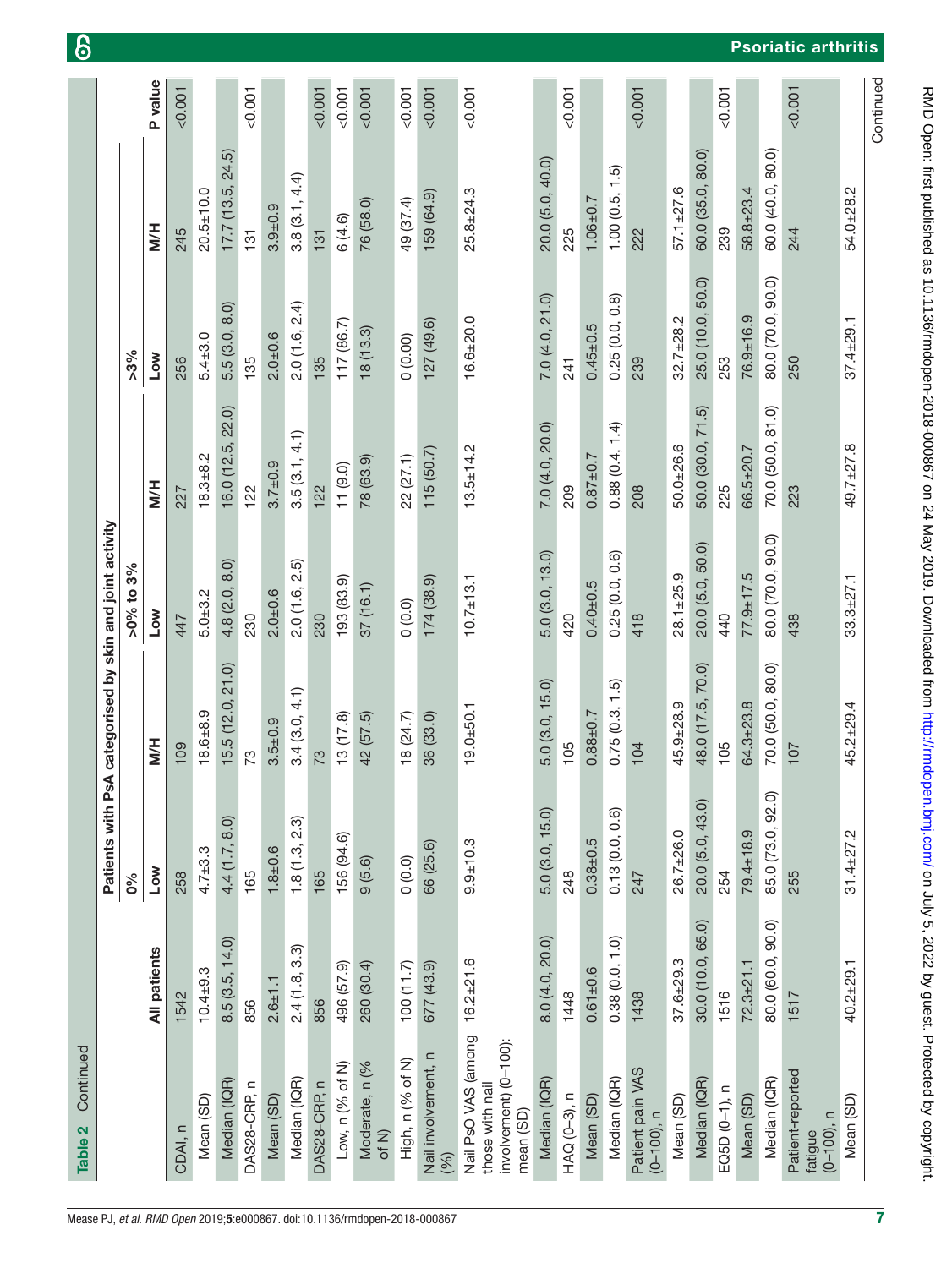| Table 2 Continued                                                                                                                                                                                                                                                                                                                                                                                                                                                                                    |                      |                     |                                                          |                      |                      |                      |                      |                |
|------------------------------------------------------------------------------------------------------------------------------------------------------------------------------------------------------------------------------------------------------------------------------------------------------------------------------------------------------------------------------------------------------------------------------------------------------------------------------------------------------|----------------------|---------------------|----------------------------------------------------------|----------------------|----------------------|----------------------|----------------------|----------------|
|                                                                                                                                                                                                                                                                                                                                                                                                                                                                                                      |                      |                     | Patients with PsA categorised by skin and joint activity |                      |                      |                      |                      |                |
|                                                                                                                                                                                                                                                                                                                                                                                                                                                                                                      |                      | ბ<br>ბ              |                                                          | $>0\%$ to 3%         |                      | $>3\%$               |                      |                |
|                                                                                                                                                                                                                                                                                                                                                                                                                                                                                                      | All patients         | ≧°⊾                 | H/H                                                      | No7                  | M/H                  | <b>NO7</b>           | N/H                  | <b>P</b> value |
| Median (IQR)                                                                                                                                                                                                                                                                                                                                                                                                                                                                                         | (12.0, 65.0)<br>40.0 | (8.0, 55.0)<br>25.0 | (20.0, 70.0)<br>45.0                                     | (10.0, 55.0)<br>25.0 | (25.0, 75.0)<br>50.0 | (10.0, 63.0)<br>30.0 | (31.0, 75.0)<br>60.0 |                |
| Morning stiffness, n                                                                                                                                                                                                                                                                                                                                                                                                                                                                                 | 1489                 | 251                 | 104                                                      | 429                  | 22                   | 241                  | 242                  | 0.001          |
| 0 hour, $n$ $(\%)$                                                                                                                                                                                                                                                                                                                                                                                                                                                                                   | 172(11.6)            | 46 (18.3)           | 5(4.8)                                                   | 67(15.6)             | 13(5.9)              | 32(13.3)             | 9(3.7)               |                |
| Discover Chaised Discover Discover DACOQ_COQ_CDD_Discover Describe that count controls interview on the Discover Discover Davis And Discover Discover Davis And Discover Discover Discover Discover Discover Discover Discover<br>P value represents comparisons between CDA//BSA subgroups and were analysed using $\chi^2$ tests, Fisher's exact tests, t-tests or Wilcoxon-Mann-Whitney tests, as appropriate. Skin severity<br>by levels of BSA: 0%, >0% to 3% and >3%; joint activity by levels |                      |                     | of CDAI: low and M/H.                                    |                      |                      |                      |                      |                |

BSA, body surface area; CDAI, Clinical Disease Activity Index; DAS28-CRP, Disease Activity Score 28-joint count C-reactive protein; EQ5D, EuroQol Group 5-Dimensional Questionnaire; HAQ, DIMENSIONE QUESTIONNER HAQ Health Assessment Questionnaire; MDA, mild disease activity; M/H, moderate/high; PsA, psoriatic arthritis; SPARCC, Spondyloarthritis Research Consortium of Canada; VAS, visual analogue Health Assessment Questionnaire; MDA, mild disease activity; M/H, moderate/high; PsA, psoriatic arthritis; SPARCC, Spondyloarthritis Research Consortium of Canada; VAS, visual analogue count C-reactive protein; EQSD, EuroQoi Giroup S-**2016/29-28-28** ACTIVITY **UHF, DISease** 529AU Index: **UISease Activity** Ullnical JAL. BSA, DOOV SUITACE AIEA: scale. 6

skin disease severity were 1.7 times more likely to have higher joint involvement (OR 1.70, 95% CI 1.15 to 2.52).

We observed a significant linear relationship between CDAI and BSA (linear regression of CDAI onto BSA is CDAI=9.48+0.16\*BSA (95% CI 0.12 to 0.20 for BSA coefficient). When we evaluated the linear relation ship of CDAI and BSA accounting for a priori selected factors as potential effect modifiers, we observed significant interactions (evidence of effect modification) that showed this relationship was modified when accounting for other factors. [Figure](#page-9-0) 1 provides a visual representation of the effect modification between CDAI and BSA by age, gender, work status, insurance, current therapy at enrolment and levels of HAQ, Nail VAS, MDA, dactylitis total, patient-reported pain and patient-reported fatigue. The red vertical line  $(y=0.16)$  represents the 0.16 unit increase in CDAI for every unit increase in BSA (from the linear regression of CDAI onto BSA). Deviations from this vertical line indicate how different levels of the identified factors modify the association between CDAI and BSA such that a stronger positive association is observed (point estimate of slope coefficient for BSA within the subgroup defined by covariate >0.16), weaker positive association (point estimate of slope coefficient for BSA within the subgroup defined by covariate  $\langle 0.16 \rangle$ or negative association (point estimate of slope coeffi cient for BSA within the subgroup defined by covariate  $(0)$ . The blue dotted vertical line  $(y=0)$  represents no association.

We observed a weaker relationship between CDAI (point estimate <0.16) and BSA when a patient appeared to have their disease under control. These patients were on some type of biologic or tsDMARD therapy, either younger (18–30 years) or older (>50 years), were in MDA, had no nail involvement (Nail VAS=0) or did not have dactylitis. There was an inverse relationship (point estimate of slope coefficient for BSA within the subgroup <0) between CDAI and BSA among patients with lowest reported pain  $(0-20)$  and fatigue  $(0-20)$ , or had low levels of HAQ; however, the strength of the positive relationship between CDAI and BSA increased as pain, fatigue and HAQ levels increased, respectively. A weaker relationship (point estimate of slope coefficient for BSA within the subgroup <0.16) between CDAI and BSA was observed in males compared with females. A stronger relationship (point estimate of slope coefficient for BSA within the subgroup >0.16) was found among patients on Other (Medicare or Medicaid) or no insurance compared with patients on some type of private insurance (with or without Medicare or Medicaid). When we considered work status, we observed that for every unit increase in BSA, CDAI had, on average, a unit increase of >0.16 for students and those patients with PsA who work at home or were disabled, while the mean unit increase of CDAI was <0.16 for retirees.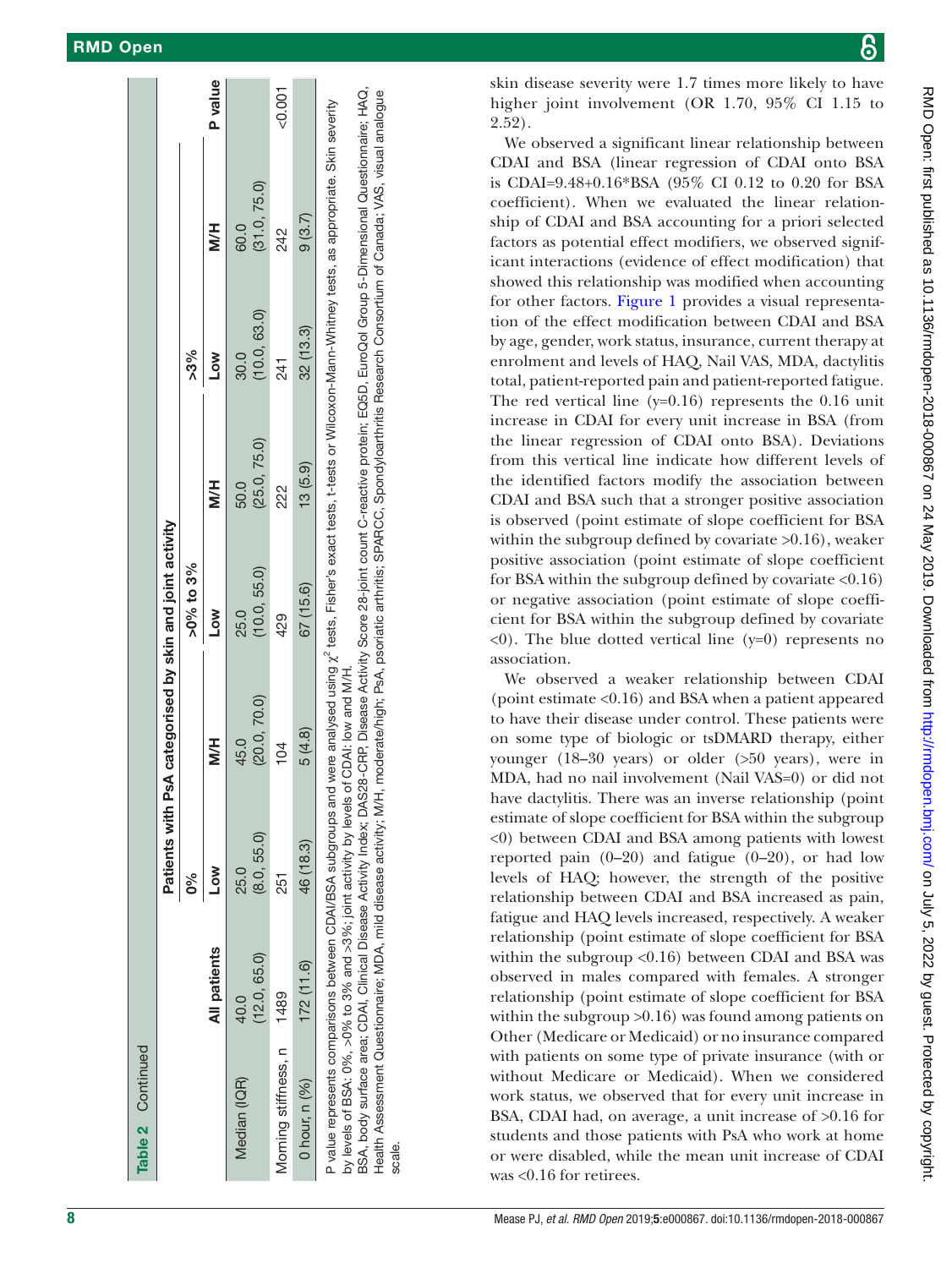<span id="page-8-0"></span>

| Table 3                                     |            | The classification of skin disease severity (0%, >0% to 3%, >3%) by joint involvement (low vs moderate-high) |                   |              |         |                   |
|---------------------------------------------|------------|--------------------------------------------------------------------------------------------------------------|-------------------|--------------|---------|-------------------|
|                                             | <b>BSA</b> |                                                                                                              |                   |              |         |                   |
|                                             | 0%         | >0% to 3%                                                                                                    | >3%               | <b>Total</b> | P value | <b>Cramer's V</b> |
| All patients                                |            |                                                                                                              |                   |              |         |                   |
| <b>CDAI</b>                                 |            |                                                                                                              |                   |              |         |                   |
| Low                                         | 258        | 447                                                                                                          | 256               | 961          |         |                   |
| Moderate/high                               | 109        | 227                                                                                                          | 245               | 581          |         |                   |
| Total                                       | 367        | 674                                                                                                          | 501               | 1542         | < 0.001 | 0.1639            |
| OR (95% CI)                                 | Reference  | 1.20(0.91, 1.58)                                                                                             | 2.27(1.71, 3.01)  |              |         |                   |
| No DMARD therapy at enrolment               |            |                                                                                                              |                   |              |         |                   |
| <b>CDAI</b>                                 |            |                                                                                                              |                   |              |         |                   |
| Low                                         | 29         | 54                                                                                                           | 36                | 119          |         |                   |
| Moderate/high                               | 13         | 61                                                                                                           | 73                | 147          |         |                   |
| Total                                       | 42         | 115                                                                                                          | 109               | 266          | < 0.001 | 0.2477            |
| OR (95% CI)                                 | Reference  | 2.52 (1.19, 5.33)                                                                                            | 4.52 (2.10, 9.73) |              |         |                   |
| csDMARDs only at enrolment                  |            |                                                                                                              |                   |              |         |                   |
| <b>CDAI</b>                                 |            |                                                                                                              |                   |              |         |                   |
| Low                                         | 60         | 134                                                                                                          | 71                | 265          |         |                   |
| Moderate/high                               | 30         | 68                                                                                                           | 67                | 165          |         |                   |
| Total                                       | 90         | 202                                                                                                          | 138               | 430          | 0.012   | 0.1439            |
| OR (95% CI)                                 | Reference  | $1.01$ (0.60, 1.72)                                                                                          | 1.89 (1.09, 3.27) |              |         |                   |
| <b>Biologic or tsDMARDs</b><br>at enrolment |            |                                                                                                              |                   |              |         |                   |
| <b>CDAI</b>                                 |            |                                                                                                              |                   |              |         |                   |
| Low                                         | 156        | 240                                                                                                          | 145               | 541          |         |                   |
| Moderate/high                               | 60         | 92                                                                                                           | 95                | 247          |         |                   |
| Total                                       | 216        | 332                                                                                                          | 240               | 788          | 0.004   | 0.1175            |
| OR (95% CI)                                 | Reference  | 1.00 (0.68, 1.46)                                                                                            | 1.70 (1.15, 2.52) |              |         |                   |

Drug therapy was missing for 58 patients. P value for  $\chi^2$  test of association.

BSA, body surface area; CDAI, Clinical Disease Activity Index; DMARD, disease-modifying antirheumatic drug; OR, odds ratio; csDMARD, conventional synthetic DMARD; tsDMARD, targeted synthetic DMARD.

#### **DISCUSSION**

Our objective was to compare patient characteristics at enrolment among patient groups stratified by degree of skin and joint involvement and to evaluate the relationship between degree of skin and joint involvement in patients with PsA. Our study found substantial variation of skin and joint involvement in this cohort of patients with PsA, with some experiencing more articular versus skin disease and vice versa. Current therapy at enrolment was also significantly different across the skin and joint subgroups. It is important to note that most patients in the BSA >3%/CDAI moderate-high subgroup had worse clinical and patient-reported outcomes. Moreover, those patients in the BSA 0%/CDAI low subgroup reported the highest use of any drug therapy with 63.7% using biologics/tsDMARD. This may speak to the effectiveness of such therapies.

We also observed a statistically significant association between skin disease severity and joint involvement among all patients at the time of enrolment in the study. Furthermore, when we evaluated the linear relationship of CDAI and BSA, we found that some factors (ie, age,

gender, insurance, work status, current therapy, HAQ, Nail VAS, MDA, dactylitis count, patient-reported pain and patient-reported fatigue) modified this relationship. In evaluating the association between CDAI and BSA (categorised by severity level), we observed that the association was strongest among patients on no therapy, followed by patients on csDMARD therapy, versus biologic or tsDMARD therapy. However, when evaluating the linear association between CDAI and BSA (in their continuous form), the linear association was strongest within the csDMARD therapy group while the association within the no therapy group is lower compared with the csDMARD group. We account for this difference due to the nature of the analysis (linear association of two continuous vs association between two categorical variables). In the evaluation of the linear association, the magnitude of the CDAI and BSA values (especially those in higher levels of activity) will affect the estimate of the association, whereas the effects of these larger in magnitude values are tempered when categorised into a high severity group.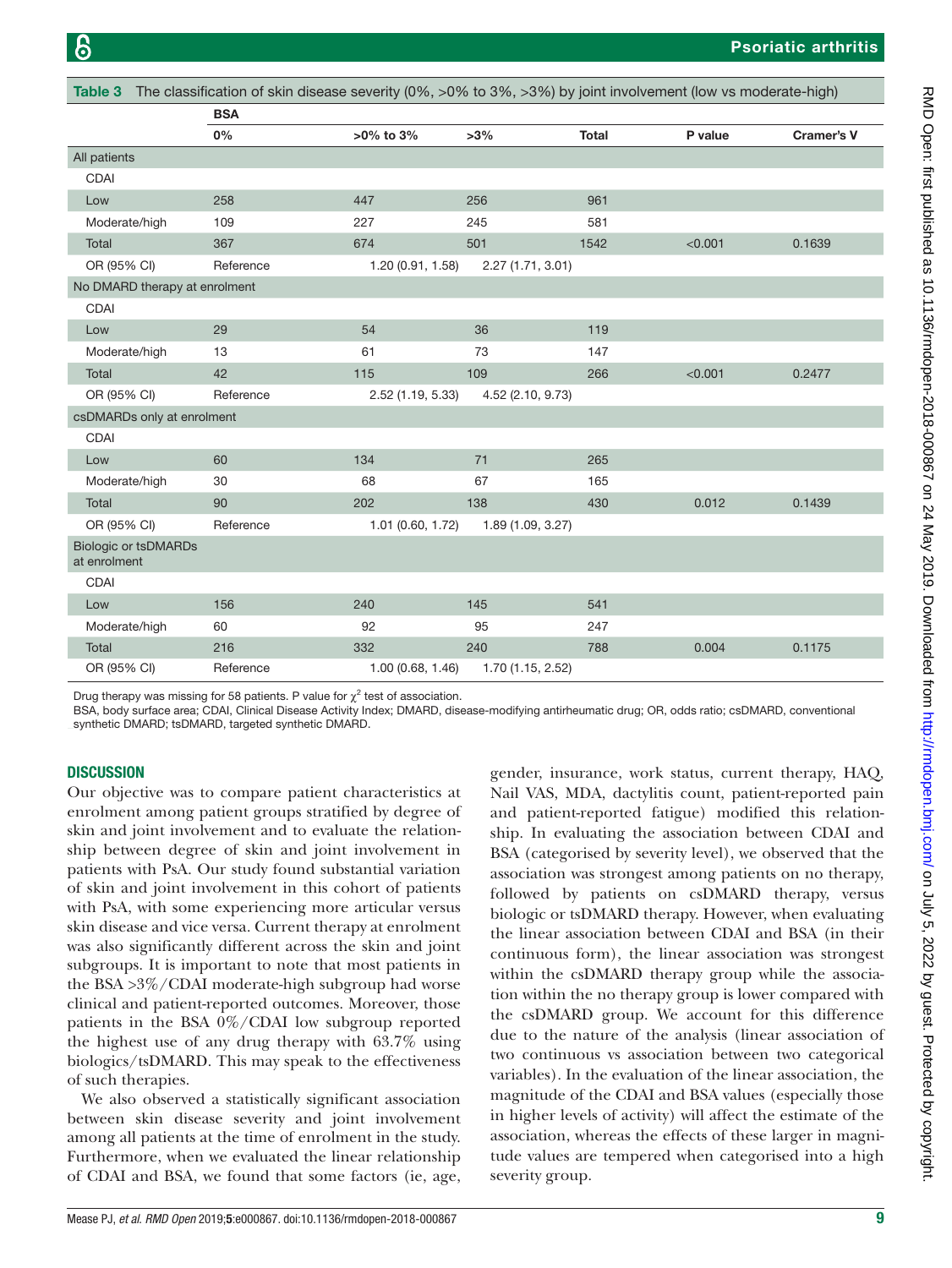$\sqrt{18-30}$ 

31-40

51-70

71-90

Male

Female

Private

Other

None

Retired

Disabled

Other+Private

Full/Part Time

Student/WFH

<span id="page-9-0"></span> $-0.4 -0.3 -0.2 -0.1 = 0$ 

Δ

Age

B

Gender

 $\mathbf c$ 

Insurance

D

Work

Status



 $\overline{\Omega}$ 

 $1-10$ 

-<br>Not on Therapy

csDMARDs Only

Ė

Current

Our study found a statistically significant association between joint disease activity and skin disease severity. Specifically, patients with higher skin disease severity (BSA >3%) were two times more likely to have higher joint involvement compared with those with a BSA=0%. These findings underscore that skin disease severity and joint disease activity are related and addressing both manifestations is essential in caring for patients with PsA.

Our findings of an increased likelihood of higher joint involvement with high skin severity suggest the need for rheumatologists and dermatologists to approach PsA patient care comprehensively. The relationship between skin and joint severity identified in our study indicates that in those patients who have a positive articular response to therapy, rheumatologists need to assess whether there is increasing skin involvement to ensure adequate control of both joint and skin symptoms. Likewise, when skin disease is well managed by dermatologists, but joint disease symptoms are persistent, rheumatologic consultation should be pursued. Although previous studies have reported an association only between joint activity and nail involvement, $910$  our study further showed the association between skin disease severity and joint disease activity was stronger in certain patient subgroups, namely those who were not in MDA, with higher Nail VAS severity, in patients who worked from home or were students, and who had higher HAQ and other patient-reported outcome scores. Because of the exploratory nature of our study, more investigation is needed to confirm these observations.

Some limitations should be noted. In this study, we used CDAI (based on 28 tender and swollen joint counts) to define joint disease activity. Although initially derived for rheumatoid arthritis, CDAI has been used to measure joint activity in patients with PsA. However, a limitation of using CDAI is that it does not capture articular involvement of feet and ankle which is frequent in PsA. The Disease Activity in Psoriatic Arthritis (DAPSA) score includes 66/68 joint counts, C-reactive protein (CRP) as well as patient pain assessment. By using CDAI instead of DAPSA, we were able to achieve a larger sample size since CRP is not a required reporting measure in the Corrona Registry and not available for all patients. The cDAPSA score (DAPSA with the removal of CRP) includes patient pain assessment, and if we used cDAPSA, another consideration, we could not have evaluated the modification of the association between joint activity and skin severity by patient pain, a goal of our study. Moreover, we evaluated the correlation between CDAI and cDAPSA and observed a high correlation (0.78) between these two disease activity measures in our study. Misclassification due to recall bias is a potential limitation since the registry is not based on an inception cohort and patients could enter the study at any time during the course of their disease. The registry data are from a US-based registry, and the results may not be generalisable to populations residing outside the USA. In our study, the majority of patients (94.4%) were white, and thus the results may not be applicable to other racial backgrounds. However, the strengths of this study include the ability to identify a sufficiently large cohort of patients with PsA to characterise the relationship